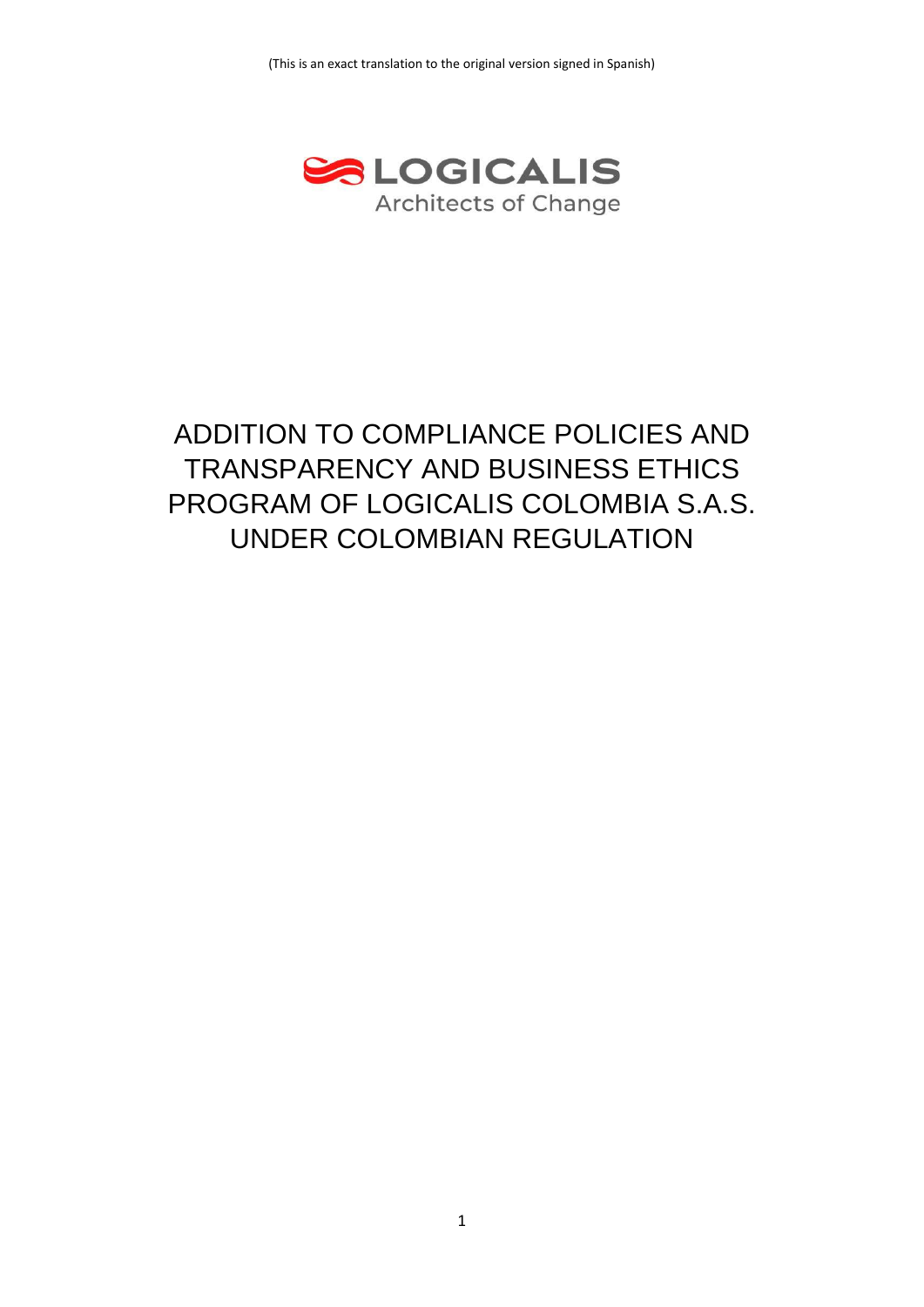| З.                                                                                                                                                                                    |
|---------------------------------------------------------------------------------------------------------------------------------------------------------------------------------------|
|                                                                                                                                                                                       |
| 5. STAGES OF THE COMPANY'S TRANSPARENCY AND BUSINESS ETHICS PROGRAM  6                                                                                                                |
| 6. REGULATED ASPECTS IN THE COMPANY'S TRANSPARENCY AND BUSINESS ETHICS PROGRAM  8                                                                                                     |
| 7. EXPENSES FOR GIFTS, TRAVEL AND ENTERTAINMENT OF NATIONAL OR FOREIGN PUBLIC OFFICIALS                                                                                               |
|                                                                                                                                                                                       |
|                                                                                                                                                                                       |
|                                                                                                                                                                                       |
| 10.3. LINE OF COMPLAINTS OF TRANSNATIONAL BRIBERY OF THE SUPERINTENDENCE OF COMPANIES AND ACTS OF<br>10.4. LINE FOR REPORTING ACTS OF CORRUPTION OF THE SECRETARY OF TRANSPARENCY: 11 |
|                                                                                                                                                                                       |
|                                                                                                                                                                                       |
|                                                                                                                                                                                       |
|                                                                                                                                                                                       |
|                                                                                                                                                                                       |
|                                                                                                                                                                                       |
|                                                                                                                                                                                       |
|                                                                                                                                                                                       |
| 17. ARCHIVE AND PRESERVATION OF INTERNATIONAL BUSINESS AND TRANSACTION DOCUMENTS  18                                                                                                  |
|                                                                                                                                                                                       |
|                                                                                                                                                                                       |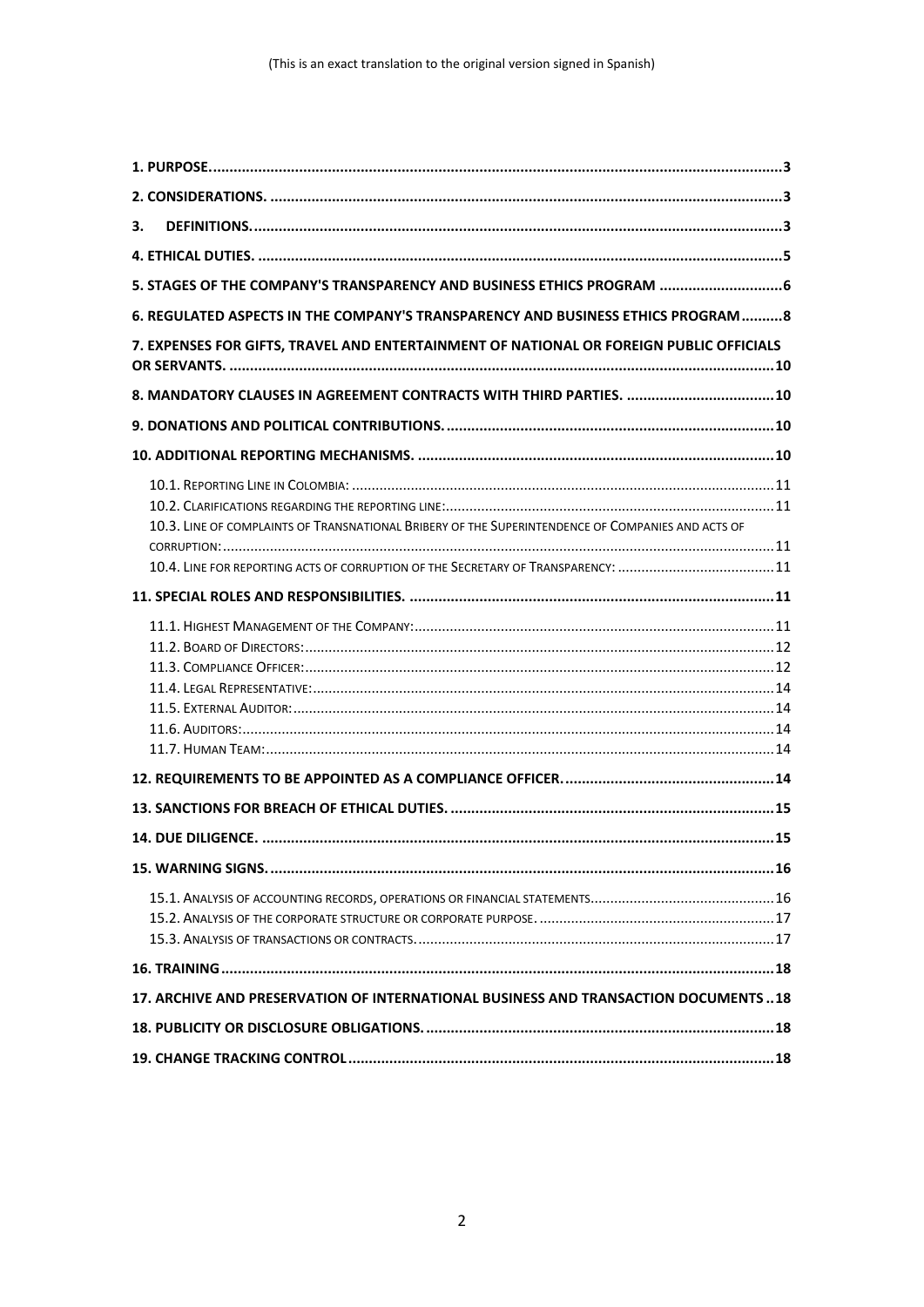# <span id="page-2-0"></span>**1. PURPOSE.**

This document is part of the transparency and business ethics program of the Logicalis organization and applies to Logicalis Colombia S.A.S. (hereinafter the "Company"). Its purpose is to present clarifications and additions to the documents in accordance with the Colombian regulations of the "Code of Conduct", the "Policy against Bribery", and the matrix of "Requirements and Approval for Hospitality and Gifts to Clients or Donations" defined by the High Management of the Logicalis organization, documents that are an integral part of this transparency and business ethics program.

# <span id="page-2-1"></span>**2. CONSIDERATIONS.**

The purpose of the Transparency and Business Ethics Program is to publicly declare the commitment of the Company and its Senior Executives to act ethically and transparently before its stakeholders, and to conduct business in a responsible manner, acting under a philosophy of zero tolerance. with those acts that contravene our corporate principles and national and international anti-corruption regulations.

This program articulates the policies and procedures defined by the Company in strengthening its governance and corporate compliance, specifically those contained in the Code of Conduct, the Company Policy document and the Matrix of Requirements and Approval for Hospitality and Gifts to Clients or Donations previously defined by the Company.

# <span id="page-2-2"></span>**3. DEFINITIONS.**

- **3.1. Highest Executives**: These are the Administrators, Directors and the main executives of the Company, that is, the President, Vice Presidents, Directors, Managers and Members of the Board of Directors, whether or not they are linked to the Company.
- **3.2. Contractor(s):** Refers, in the context of an international business or transaction, to any third party that provides services to the Company, or that has a contractual legal relationship of any nature with it. Contractors may include, but are not limited to, suppliers, brokers, agents, distributors, advisors, consultants, and persons who are parties to collaborative or joint venture agreements with the Company.
- **3.3. Corruption**: For the purposes of this document, it will be all conduct aimed at the Company benefiting, or seeking a benefit or interest, or being used as a means in, the commission of crimes against the public administration or public property or in the commission of transnational bribery conduct.
- **3.4. Due Diligence**: Refers to the periodic review that must be done on the legal, accounting and financial aspects related to an international business or transaction, whose purpose is to identify and evaluate the risks of Corruption and Transnational Bribery that may affect the Company and /or the Contractors. Regarding the latter, it is also suggested to carry out a verification of their good credit and reputation.
- In no case, the term Due Diligence defined in this Chapter, will refer to the due diligence procedures that are used in other risk management systems (for example, money laundering and financing of terrorism and financing of the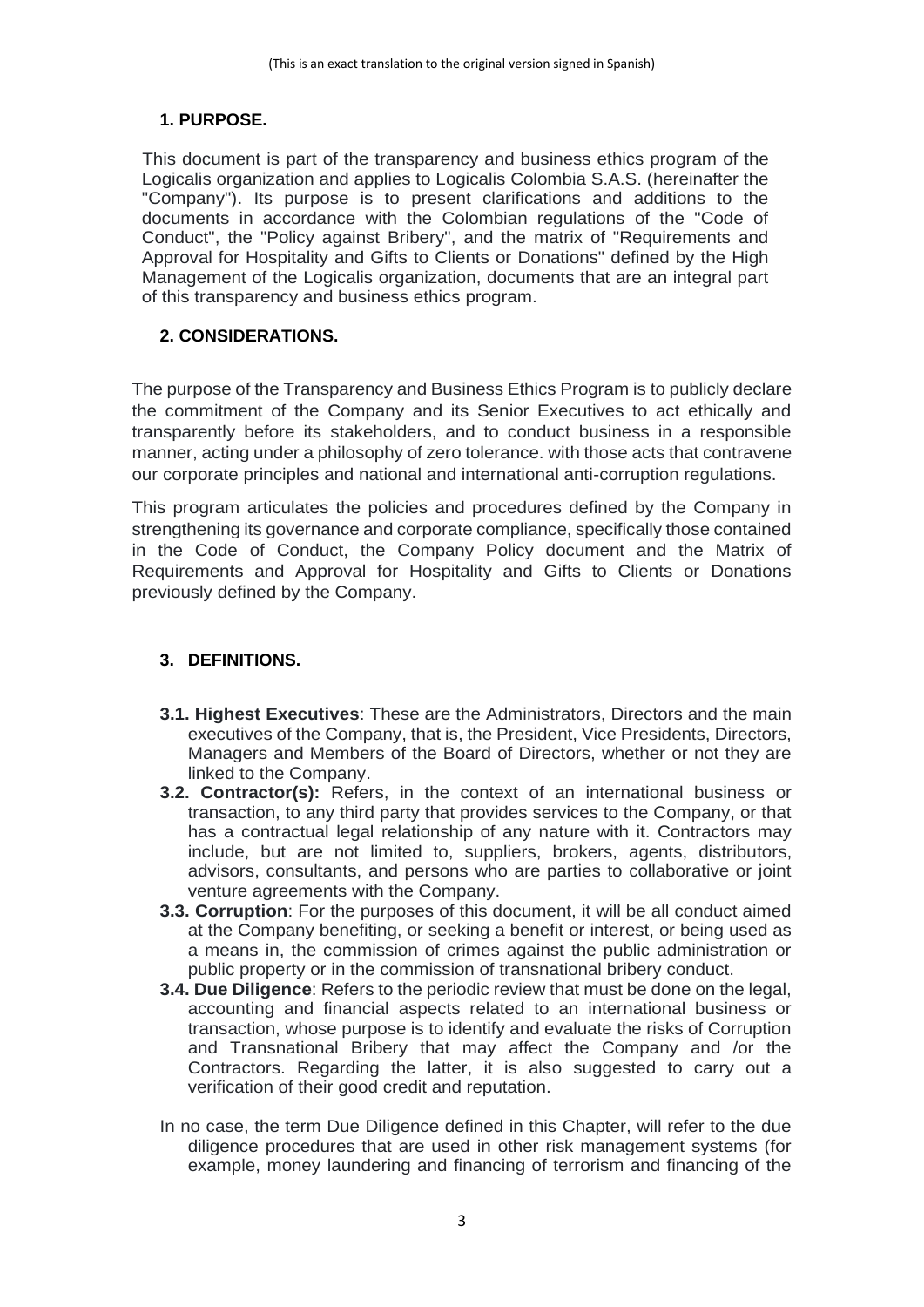proliferation of weapons of mass destruction), the realization of which is governed by different rules.

- **3.5. Employee(s):** Is the person who undertakes to provide a personal service under the Company's subordination in exchange for remuneration.
- **3.6. Law 1778 or Anti-Bribery Law**: It is Law 1778 of February 2, 2016.
- **3.7. National regulations against corruption**: It is Law 1474 of 2011 (Anti-Corruption Statute) by which regulations are dictated aimed at strengthening the mechanisms of prevention, investigation and sanction of acts of corruption or bribery and the effectiveness of the control of public management, as well as its regulatory decrees and the rules that modify, replace or complement it. In the same way, Law 1778 of 2016 is considered relevant, through which regulations were issued on the liability of legal persons for acts of transnational corruption and provisions were also issued on the fight against corruption.
- **3.8. Risk Factors**: These are the possible elements or causes that generate C/ST Risk (as this term is defined later) for the Company.
- **3.9. Risk Matrix**: It is the tool that allows the Company to identify Corruption Risks or Transnational Bribery Risks.
- **3.10. Corruption Risk Matrix**: It is the tool that allows the Company to identify the Corruption Risks to which it may be exposed.
- **3.11. Transnational Bribery Risk Matrix**: It is the tool that allows the Supervised Entity to identify the Transnational Bribery Risks to which it may be exposed.
- **3.12. Politically Exposed Person or PEP**: Corresponds to the definition established in article 2.1.4.2.3. of Decree 1081 of 2015, modified by article 2 of Decree 830 of July 26, 2021.
- **3.13. Compliance Policies**: These are the general policies adopted by the Company to carry out its business and operations in an ethical, transparent and honest manner; and is in a position to identify, detect, prevent and mitigate Corruption Risks or Transnational Bribery Risks.
- **3.14. C/BT Risks**: It is the Risk of Corruption and/or the Risk of Transnational Bribery.
- **3.15. Corruption Risks**: It is the possibility that, by action or omission, the purposes of the public administration are diverted or public assets are affected towards a private benefit.
- **3.16. Risks of Transnational Bribery or BT Risk**: It is the possibility that a legal person, directly or indirectly, gives, offers or promises to a Foreign Public Servant sums of money, objects of pecuniary value or any benefit or utility in exchange for said server perform, omit or delay any act related to their functions and in relation to an International Business or Transaction.
- **3.17. Compliance Officer**: Is the natural person appointed by the Company's Board of Directors to lead and manage the risk management system for transnational bribery or other acts of corruption, among other functions.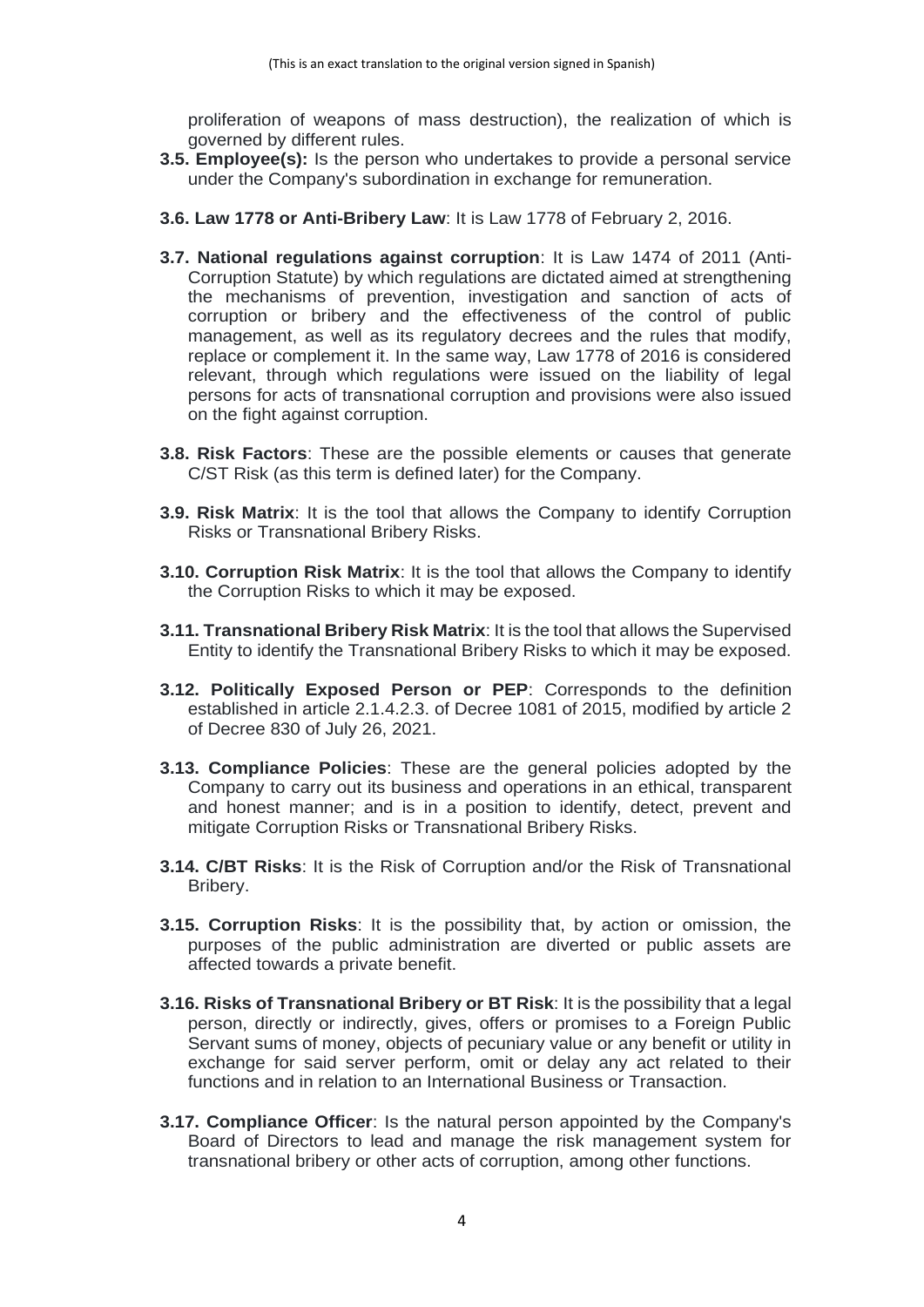- **3.18. Foreign Public Servant**: According to the scope provided in the First Paragraph of the second article of Law 1778. "Any person who has a legislative, administrative or judicial position in a State, its political subdivisions or local authorities, or a foreign jurisdiction, regardless of whether the individual had been appointed or elected. A foreign public servant is also considered any person who exercises a public function for a State, its political subdivisions or local authorities, or in a foreign jurisdiction, whether within a public body, or a State company or an entity whose decisionmaking power is subject to the will of the State, its political subdivisions or local authorities, or of a foreign jurisdiction. It will also be understood that any official or agent of a public international organization holds the aforementioned quality."
- **3.19. Transnational bribery**: It is the act by virtue of which employees, administrators, associates or contractors give, offer or promise a foreign public official, directly or indirectly (i) sums of money, (ii) objects of pecuniary value or (iii) any benefit or utility in exchange for that public servant performing, omitting or delaying any act related to his duties and in relation to an international business or transaction. (For purposes of this document it will be called a "bribery").
- **3.20. Conflict of interest**: According to Colombian regulations, and for the interpretation of all the documents that are part of the compliance policies and the transparency and business ethics program, a conflict of interest is understood when: (i) there are interests conflicts between a worker and the interests of the Company, which may lead the worker to adopt decisions or carry out acts that are for their own benefit or that of third parties and to the detriment of the Company's interests; (ii) when there is any circumstance that may subtract independence, fairness or objectivity from the actions of any employee of the Company, and this may be detrimental to the interests of the Company.
- **3.21. Business Ethics Program (PTEE):** They are the procedures and standards contained in this document, the Code of Conduct, the Anti-Bribery Policy document, and the Matrix of Requirements and Approval for Hospitality and Gifts to Clients or Company Donations, aimed at putting into operation the Compliance Policies, in order to identify, detect, prevent, manage and mitigate the risks of Transnational Bribery, as well as others that are related to any act of corruption that may affect a Legal Entity.

## **4. ETHICAL DUTIES.**

<span id="page-4-0"></span>All persons related to the Company by any means are committed to ensuring compliance not only with the letter but also with the spirit of the Colombian Constitution and laws, as well as the provisions and regulations issued by the authorities and the standards and policies set by the Company (contained in the "Anti-Bribery Policy" and "Code of Conduct" documents). Likewise, they are responsible for the adequate and correct application of the transparency and business ethics program and, in particular, they have the full support of Senior Management to act in accordance with the principles declared in this document.

The Company, embracing good practices adopts the implementation of systems, procedures, protocols, control and reporting mechanisms, through the Reporting Line, among others, in order to ensure the prevention, identification and treatment of acts and behaviors that are considered illegal because they lack legitimacy and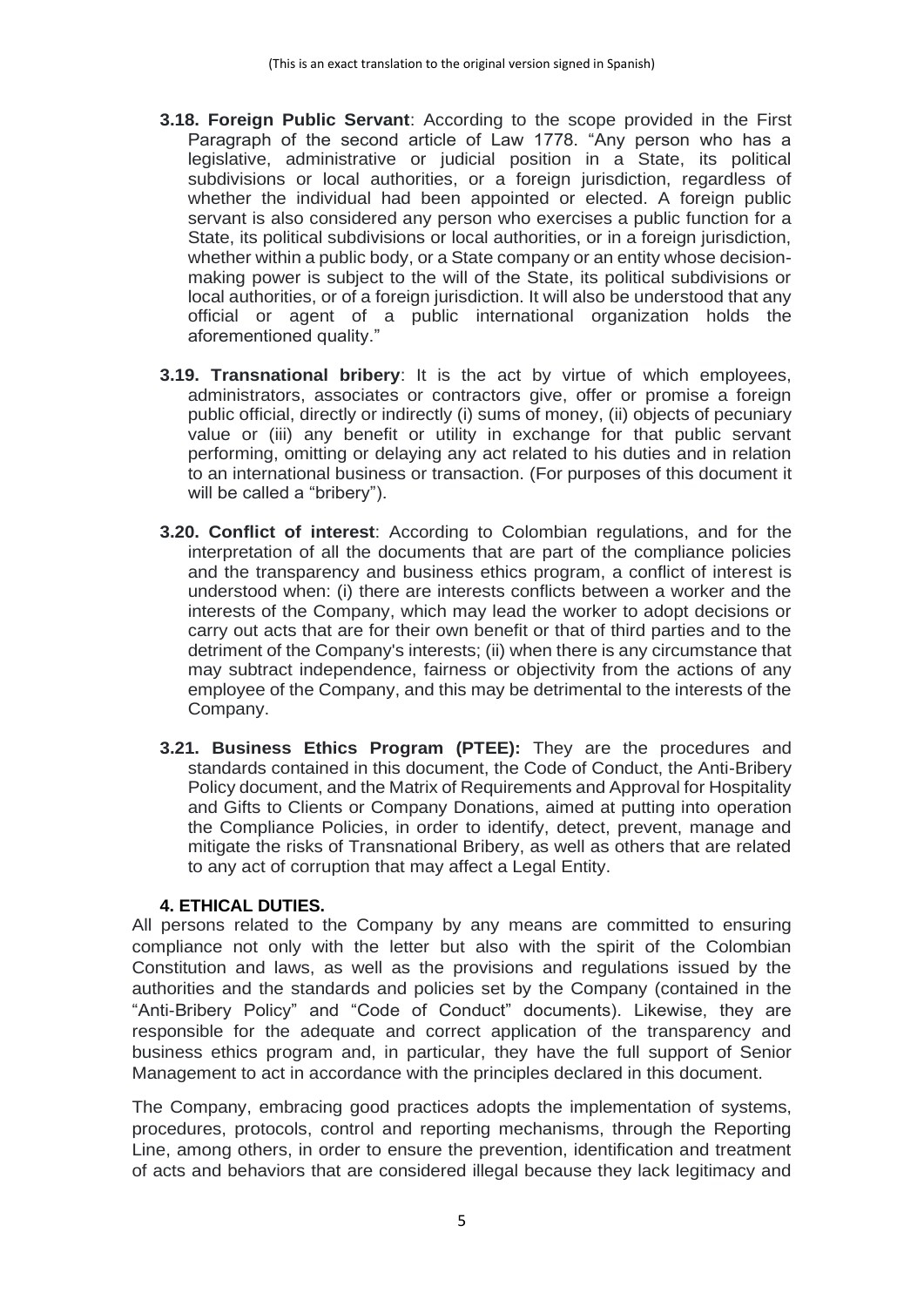transparency. The Company prohibits any type of bribery or act of corruption, and requires compliance with all anti-corruption and anti-bribery regulations, including External Circular 100-000011 of 2021 of the Superintendency of Companies.

Employees who have the power to make national or international purchases or negotiations must comply with a due diligence (defined later) to properly know third parties, and in particular, the relationship with government entities or public servants before closing and/or perfect the purchase or negotiation. For this purpose, the provisions of the System for control and comprehensive risk management of money laundering, financing of terrorism, and financing of proliferation of weapons of mass destruction, and the documents that are an integral part of this transparency and business ethics program must be applied.

## <span id="page-5-0"></span>**5. STAGES OF THE COMPANY'S TRANSPARENCY AND BUSINESS ETHICS PROGRAM**

The Company's transparency and business ethics program has been designed as a result of the identification of C/BT risks in Colombia, which have been reflected in the Risk Matrix created for the purpose of identifying, preventing, controlling and managing said risks. risks.

Taking into account that the Company has a presence in several countries around the world, many of which have regulations regarding the prevention of C/BT, the existing risk matrices of those countries that due to their proximity in location and idiosyncrasy have been analyzed and have resemblance to Colombia. By virtue of the foregoing, the C/BT risks already identified by the Company at a regional level were analyzed in a first stage, specifically for the countries of northern and southern Latin America, to identify which of them are relevant and of greater occurrence In Colombia. After a global analysis of the risks, and in order to apply said analysis to the specifications of Colombia, a comparison was made with the existing matrices of Latin American countries, such as Brazil, which have cultural similarities and Risk of corruption similar to Colombia as the basis of the creation of the Colombian risk matrix. Finally, and in order to gather each of the risks identified for Colombia, an analysis has been done with each of the Company's areas, in order to achieve a detailed perspective of the risks that most occur in practice, achieving a robust matrix that responds to a detailed evaluation of the C/BT risks to which the Company is exposed.

- **5.1. C/BT RISK IDENTIFICATION:** By virtue of the foregoing, the Company has adopted the creation of a C/BT Risk Matrix, which is the basis for defining the control mechanisms that are implemented through the PTEE. The most effective C/BT risk control and prevention mechanism is the implementation of due diligence in each of the pre-contracting processes and during their subsequent execution, without prejudice to the other C/BT detection mechanisms implemented by the Company, such as the Report Line and a constant review of C/BT risks by the Compliance Officer, in order to guarantee that the PTEE is adapted over time to new and several challenges and risks of C/BT.
- **5.2. IDENTIFICATION OF RISK FACTORS C/BT:** The Company, with special support from the Legal and Compliance Area at the regional level (Latin America and LATAM) as well as from the Compliance Officer, has planned to implement several activities in order to obtain a diagnosis of the current C/BT Risks of the Company, through the audit of several areas of the Company and the collection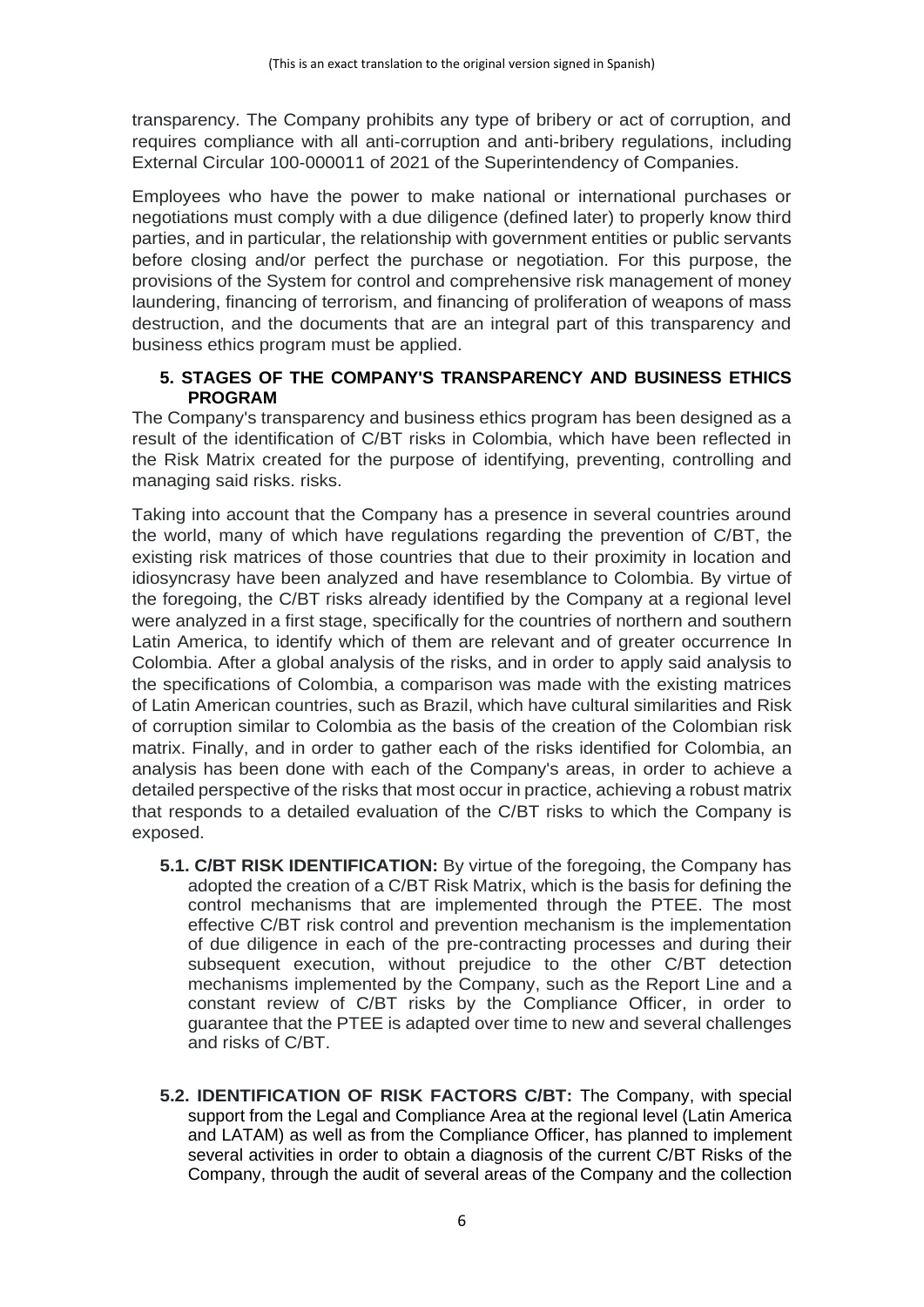of information by the area leaders, who, thanks to the proximity and global vision of the specialized areas in which it is divided the Company, will be able to identify in practice those risks that occur most often and the methods that are easy to implement in order to mitigate the occurrence of said risks.

Once the most common C/BT risks have been identified, they have been classified into the following sectors, without prejudice to the other risk sectors that integrate the Company's Risk Matrix:

(i) COUNTRY RISK: It refers to nations with high levels of perceived corruption, characterized, among other circumstances, by the absence of an independent and efficient administration of justice, a high number of public officials questioned for corrupt practices, the non-existence of effective rules to combat corruption and the lack of transparent policies on public procurement and international investments.

There is also risk in operations done through Subordinate Companies in countries that are considered tax heavens according to the classification formulated by the National Tax and Customs Authority - DIAN.

(ii) ECONOMIC SECTOR RISK: According to the OECD report, there are economic sectors with higher C/BT Risk. Indeed, 19% of the bribes were linked to the mining-energy sector, 19% to public services, 15% to infrastructure works and 8% to the pharmaceutical and human health sectors, with the sector of the Company outside of those with the greatest risk of materializing the C/BT risks. However, the economic sector risk has been identified and implemented in the due diligence, taking into account that the Contractors and the Company's clients may develop the economic activities of higher C/BT Risk specified above.

(iii) THIRD PARTY RISK: According to the aforementioned OECD Report, 71% of Corruption cases involved the participation of third parties, such as Contractors and Subordinate Companies. In this sense, several foreign authorities have pointed out that the most frequent cases of corruption include the participation of Contractors of high economic value, in which it is not easy to identify a legitimate object and its realization is not appreciated at market values (such as specified in the warning signs detailed below). The risk increases in countries that require intermediaries to carry out an International Business or Transaction, in accordance with local customs and regulations. Consequently, authorities of other nations consider the participation of a company in collaboration or joint venture contracts with Contractors to be a high risk, or that the latter are closely related to officials of the high government of a particular country, in the context of an International or local business or transaction.

(iv) OTHER RISKS: According to the analysis of the information collected from several areas of the Company, risk matrices implemented at the regional level (Latin America) and in countries considered similar to Colombia, other types of risks have been identified that are duly documented and reflected in the risk matrix that integrates the PTEE.

**5.3. C/BT RISK ASSESSMENT**: Once the C/BT risk identification stage has been completed in accordance with the procedures established for this purpose, the Company has defined procedures to measure the probability of occurrence of these risks, such as the analysis of the level The Company's exposure to each risk by virtue of the type of contractual relationships it manages in Colombia, and comparison with the analysis with other Latin American countries that are culturally similar to Colombia, where the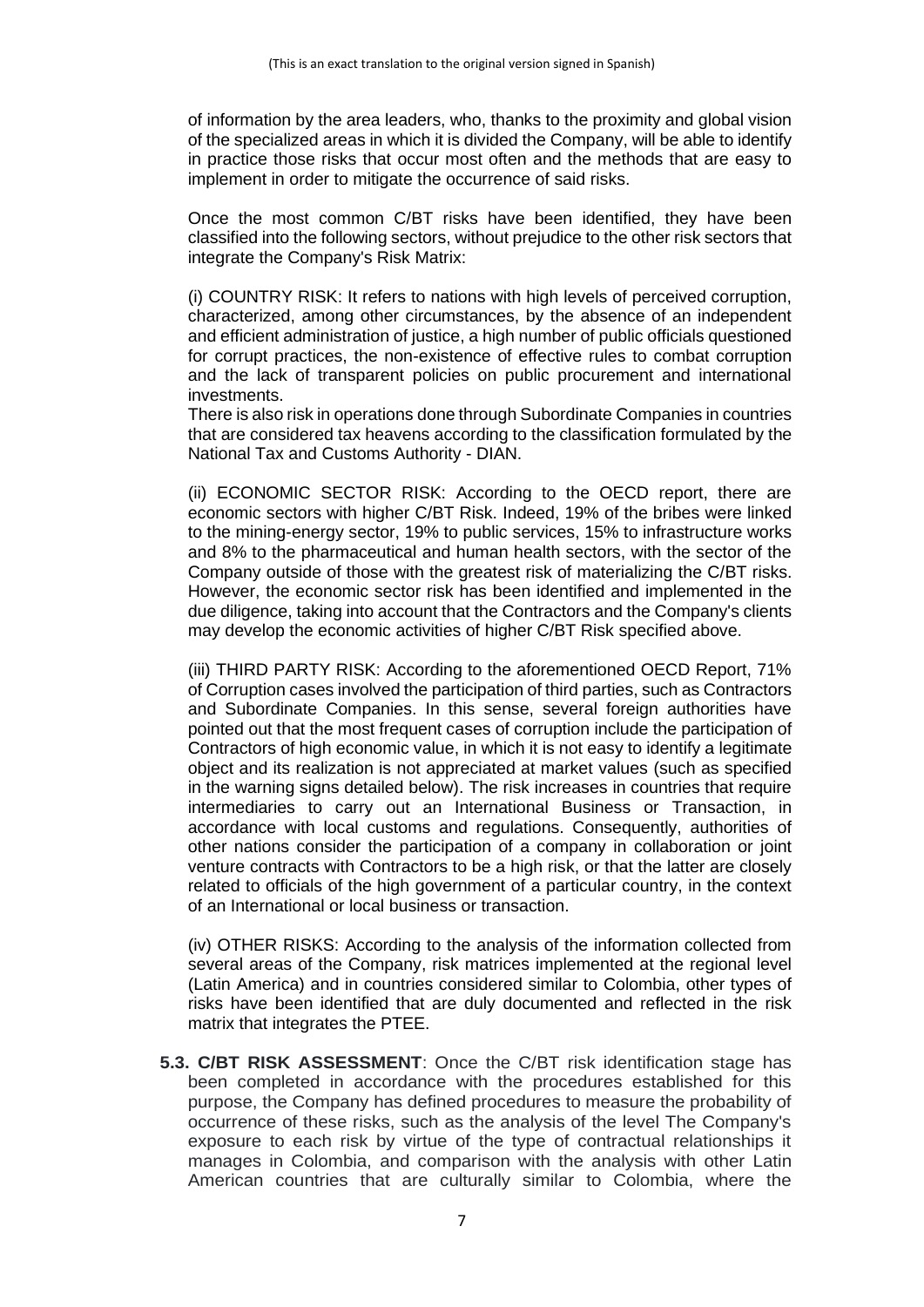Company has physical presence. As a result of said evaluation, the Company has adopted measures aimed to attenuating and mitigating the occurrence of C/BT Risks, which have been reflected in the PTEE; Among the most important measures implemented is due diligence, which has been designed in order to know in depth the background and structure of the Contractors, taking care of the warning signs, and auditing several areas of the Company in order to verify that the PTEE designed to mitigate the risks of C/ST is being adequately applied.

This evaluation procedure must continue to be done by the Compliance Officer, who must evaluate the C/BT risks each time new markets are entered or in the event that the Company begins to offer new products or services, taking into account that in said events the Company will possibly identify new C/BT Risks in development of the update of the PTEE that shall be done in these events.

- **5.4. CONTROL AND MONITORING OF COMPLIANCE POLICIES AND TRANSPARENCY AND BUSINESS ETHICS PROGRAM**: According to the Transnational Bribery Report prepared by the OECD, within the most effective mechanisms that companies have to detect cases of Transnational Bribery, they stand out auditing at 31%, followed by due diligence at 28% and confidential information provided by Employees at 17%9. By virtue of the foregoing, the Company, in order to monitor that the PTEE and the Company's Compliance Policies are being correctly implemented, has implemented and shall continue to implement one of the following procedures once per year:
- **5.4.1.** Supervision regarding C/BT Risk management in legal relations with Public Entities or in International or national Businesses or Transactions in which the Company participates. For this purpose, the Senior Management of the Company will implement mechanisms that allow the Compliance Officer to verify the effectiveness of the procedures aimed to preventing any act of Corruption, such as access to external consultants specialized in C/BT risk, mechanisms and budget for conducting surveys, among others.
- **5.4.2.** The periodic Compliance Audits and Due Diligence procedures, as provided by the Legal and Compliance area at the Hispanic America and Latin American level.
- **5.4.3.** Conducting surveys of Employees and Contractors, in order to verify the effectiveness of the PTEE.

Additionally, the Compliance Officer will be responsible for keeping up to date with the legislative and regulatory changes that may have consequences regarding the Compliance Policies and the Company's PTEE, and do the modifications that are necessary for the compliance of applicable regulations. For this purpose, it will be coordinated with the Legal and Compliance area of Latin America and Latam and may rely on external legal providers, to stay informed of any regulatory change that may affect or imply changes in the Compliance Policies and the PTEE.

<span id="page-7-0"></span>**6. REGULATED ASPECTS IN THE COMPANY'S TRANSPARENCY AND BUSINESS ETHICS PROGRAM**

By virtue of the C/ST Risks identified by the Company, and in strict compliance with External Circular Letter 100-000011 of 2021 of the Superintendency of Companies, the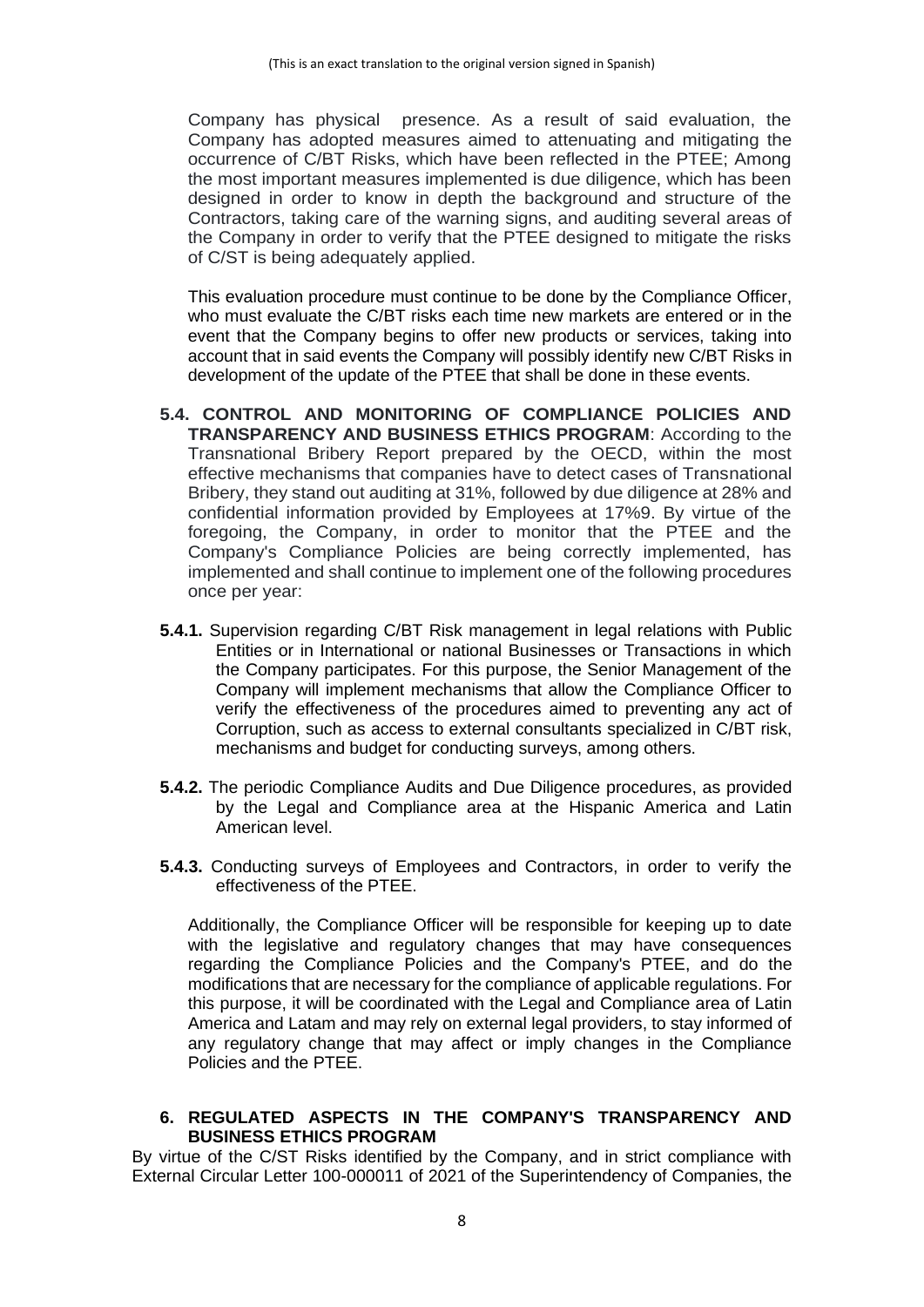PTEE (made up of the documents set forth in number 2 of this document) has been proposed to regulate the following aspects, whose location is described below:

- 6.1. Risk identification and evaluation C/BT: Numeral 5.1. and 5.2. of this document.
- 6.2. General policies and procedures for risk management C/BT: Numeral 5.3 and 5.4. of this document.
- 6.3. Giving and offering gifts or benefits to third parties: Document "Requirements and Approval Matrix for Hospitality and Gifts to Clients or Donations" published on the Company's website.
- 6.4. The policy of the Obliged Entity regarding remuneration and payment of commissions to Employees, Associates and Contractors: Document "Requirements and Approval Matrix for Hospitality and Gifts to Clients or Donations" published on the Company's website.
- 6.5. The expenses of the Obliged Entity related to entertainment, food, lodging and travel activities: Document "Matrix of Requirements and Approval for Hospitality and Gifts to Clients or Donations" published on the Company's website.
- 6.6. Political contributions of any nature: Number 9 of this document and the Document "Requirements and Approval Matrix for Hospitality and Gifts to Clients or Donations" published on the Company's website.
- 6.7. Donations: Number 9 of this document and the Document "Requirements and Approval Matrix for Hospitality and Gifts to Clients or Donations" published on the Company's website.
- 6.8. Updates to the Compliance Policy and the PTEE, each time there are changes in the activity of the Obliged Entity that alter or may alter the degree of Risk C/BT, or at least every two (2) years: Section 5.4 . of this document.
- 6.9. The specific duties of the Employees who are exposed to Risk C/ST, related to the prevention of Corruption: Numeral 11 of this Document.
- 6.10. The implementation of adequate and effective sanctioning procedures, in accordance with labor and disciplinary regulations, regarding infractions to the PTEE committed by any Employee or administrator: Number 13 of this document.
- 6.11. The creation of appropriate channels to allow any person to report suspicious activities related to Risk C/BT: Numeral 10 of this document in a confidential and secure manner.
- 6.12. The procedures for filing and keeping documents that are related to International Businesses or Transactions, in which the Company is involved: Number 17 of this document.
- 6.13. The obligation to translate the PTEE and the Compliance Policy into the official languages of the countries where the Obliged Entity carries out Business or International Transactions or carries out activities through Subordinate Companies, branches or other establishments, or even Contractors in other jurisdictions, when the language other than Spanish: Numeral 18 of this document.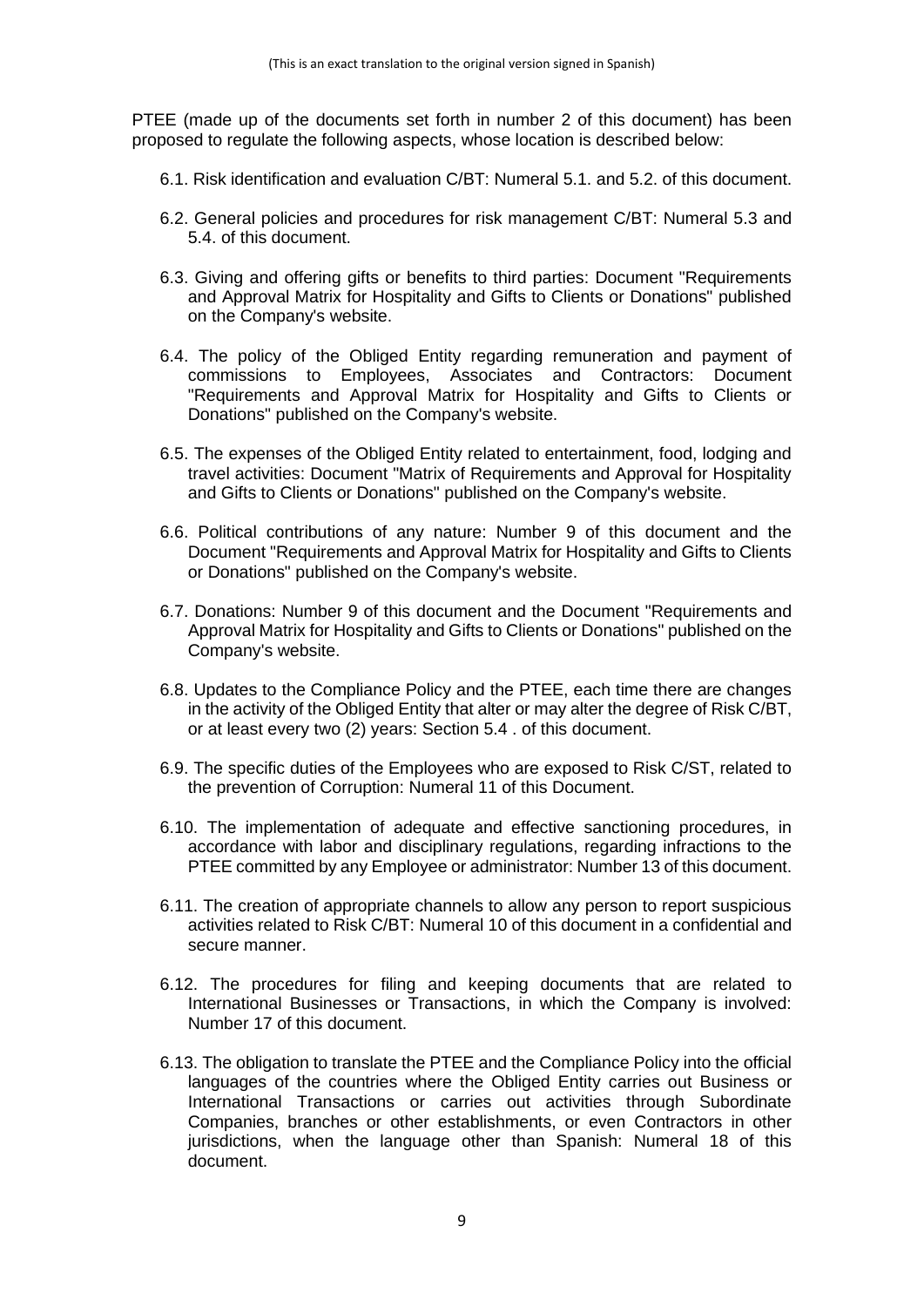## <span id="page-9-0"></span>**7. EXPENSES FOR GIFTS, TRAVEL AND ENTERTAINMENT OF NATIONAL OR FOREIGN PUBLIC OFFICIALS OR SERVANTS.**

Employees must not request, accept, offer or provide gifts, entertainment, hospitality, travel or sponsorships for the purpose of inducing, supporting or rewarding improper conduct, in connection with obtaining any business involving the Company. Gifts, entertainment expenses or other courtesies for the benefit of a public official or servant are not allowed.

The foregoing, in accordance with the Company's Code of Conduct; the Anti-Bribery Policy, as well as what is established in the document "Requirements and Approval for Hospitality and Gifts to Clients or Donations," all for the purpose of strictly complying with what is established by the policies and procedures of the Logicalis organization in this matter.

## <span id="page-9-1"></span>**8. MANDATORY CLAUSES IN AGREEMENT CONTRACTS WITH THIRD PARTIES.**

The Legal area of the Company must include clauses, declarations or guarantees on anti-bribery and anti-corruption conduct in all contracts or agreements signed by the Company. In addition to declaring and guaranteeing compliance with this program and applicable anti-corruption laws and regulations, it must include the right to terminate the contract or impose significant financial penalties when a violation of this program or any applicable anti-corruption law or regulation occurs. In any case, the person responsible for the negotiation must ensure that the clauses are included before signing the contracts or agreements, and if they are not observed, they must request their inclusion from the Legal area.

Additionally, the Legal area must send to the Purchasing area and/or facilitate access to the documents that are part of the business ethics program for Contractors.

When the contracts entered into with third parties are not in writing, the Legal area must prepare a document that contains an express statement by the Contractor that he or she is aware of the Company's business ethics program and the consequences of infringing it, as well as of having been informed of its violation. obligation to comply with the regulations related to the prevention of Bribery.

# <span id="page-9-2"></span>**9. DONATIONS AND POLITICAL CONTRIBUTIONS.**

In accordance with the provisions of the Code of Conduct, the Anti-Bribery Policy and the Requirements and Approval document for Hospitality and Gifts to Clients or Donations, only donations of a charitable nature that are legal and ethical may be made. Likewise, no donation may be offered or made without the approvals provided for in the aforementioned corporate documents, prior review by the Legal area and prior compliance with all legal requirements for this type of operation. Contributions to political campaigns and/or political parties are prohibited.

# **10. ADDITIONAL REPORTING MECHANISMS.**

<span id="page-9-3"></span>In addition to the mechanisms established in the Code of Conduct for Employees or those linked to the Company, as in the rest of the countries where the Company has a presence, in Colombia there is a Reporting Line to which all collaborators Regardless of their position and other interest groups, they can communicate doubts or needs for advice in relation to compliance with the Transparency and Business Ethics Program, as well as they can report behaviors that are in any of the modalities of Bribery or Corruption. The confidentiality of the information and of the person submitting it is guaranteed, protecting it against any type of retaliation.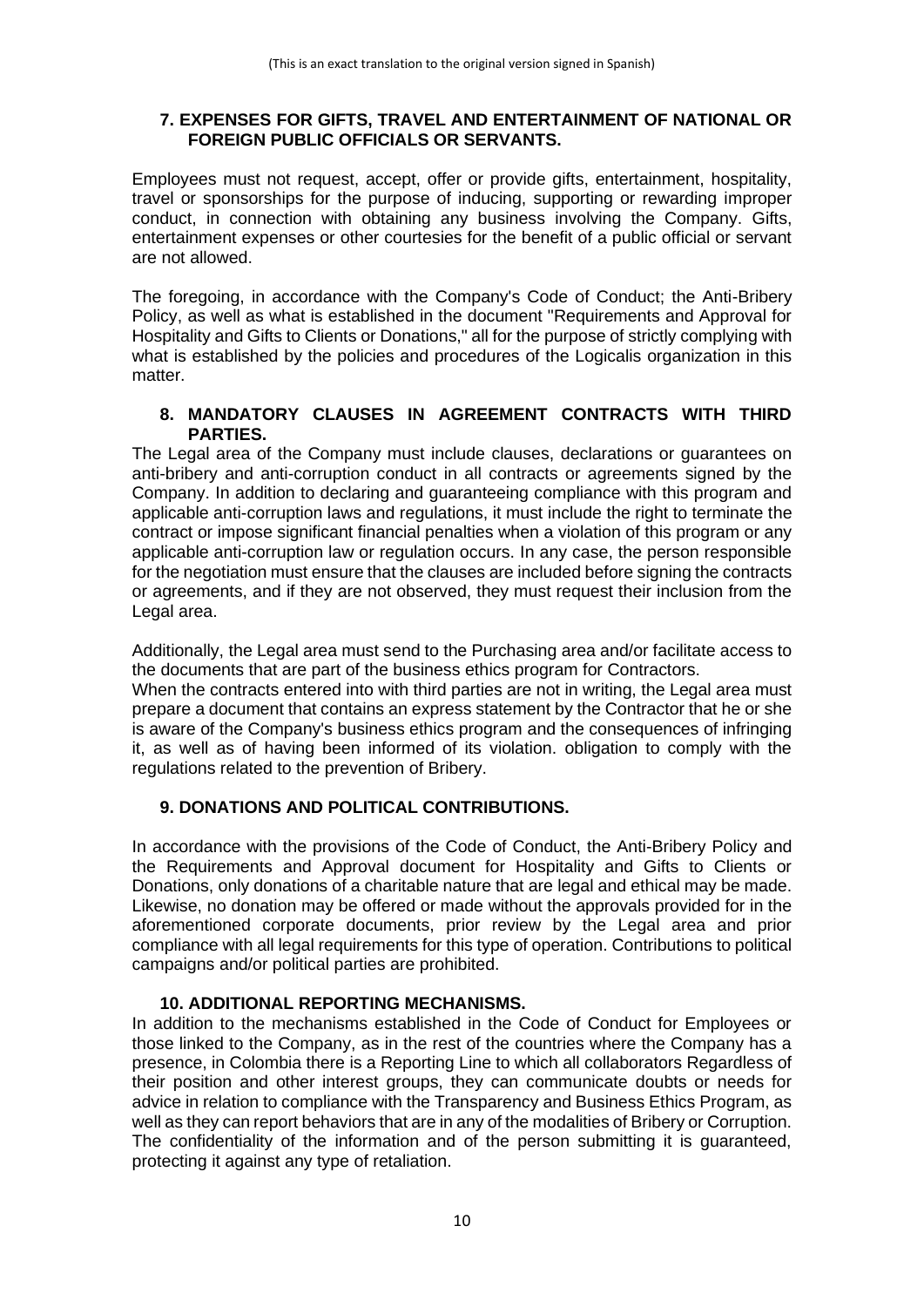- <span id="page-10-0"></span>**10.1. Reporting Line in Colombia:** Employees, in compliance with their duty to report breaches or suspected breaches of this ethics program, may present any concerns, questions or complaints directly to their superiors without any doubt or fear of reprisals of any kind. In the event that this is not possible, they can make their reports or concerns directly or anonymously in the following enabled lines:
- 10.1.1. Representative of human resources, legal counsel or executive directive of the Company.
- 10.1.2. Report Line: 01800-710-2177 (monday to friday from 9 to 17 hs.).
- 10.1.3. Web site: [http://www.lineaeticayconducta.com/la.logicalis.](http://www.lineaeticayconducta.com/la.logicalis)

#### <span id="page-10-1"></span>**10.2**. **Clarifications regarding the reporting line**:

- 10.2.1. The Report Line is different from the customer service line.
- 10.2.2. It is not a tool for complaints and claims, but for reporting behaviors that go against the Transparency and Integrity of the Company, contrary to the business ethics program contained in this document and the others that comprise it.
- 10.2.3. Not a line for suggestions, or attention to work or personal issues and must be used responsibly.
- 10.2.4. The facts reported must be real and verifiable, as well as in good faith.
- 10.2.5. The Company has provided the Reporting Line as a mechanism to ensure that any Employee, administrator, associate, Contractor or third party can ask questions about the PTEE, or report any act of Corruption or act related to breaches of the PTEE.
- 10.2.6. In development of the foregoing, the Compliance Officer guarantees to ensure that no complainant is subject to retaliation or workplace harassment, for which it is recalled that labor regulations prohibit this type of conduct against among Employees, and especially protects the victims of labor harassment.
- <span id="page-10-2"></span>**10.3. Line of complaints of Transnational Bribery of the Superintendence of Companies and acts of corruption:** Employees in compliance with their duty to report breaches of the transparency and business ethics program may report any act of Transnational Bribery before the Superintendence of Companies, in the following link: which is a state of the state of the state of the state of the state of the state of the state of the state of the state of the state of the state of the state of the state of the state of the state of the

https://www.supersociedades.gov.co/delegatura\_aec/Paginas/Canal-de-Denuncias-Soborno-Internacional.aspx and

[http://www.secretariatransparencia.gov.co/observatorio](http://www.secretariatransparencia.gov.co/observatorio-anticorrupcion/portalanticorrupcion)[anticorrupcion/portalanticorrupcion.](http://www.secretariatransparencia.gov.co/observatorio-anticorrupcion/portalanticorrupcion)

<span id="page-10-3"></span>**10.4. Line for reporting acts of corruption of the Secretary of Transparency:** Employees in compliance with their duty to report breaches of the transparency and business ethics program may report any act of corruption to the Secretary of Transparency at the following link: http:// [www.secretariatransparencia.giv.vo/observatorio-anticorrupcion/portal](http://www.secretariatransparencia.giv.vo/observatorio-anticorrupcion/portal-anticorrupcion)[anticorrupcion.](http://www.secretariatransparencia.giv.vo/observatorio-anticorrupcion/portal-anticorrupcion)

## <span id="page-10-4"></span>**11. SPECIAL ROLES AND RESPONSIBILITIES.**

<span id="page-10-5"></span>**11.1. Highest Management of the Company:** the Senior Management of the Company is responsible for the administration, prevention and detection of the risk of fraud, bribery or other behaviors that affect transparency. This includes all people who have the quality of bosses and supervisors. In addition, they must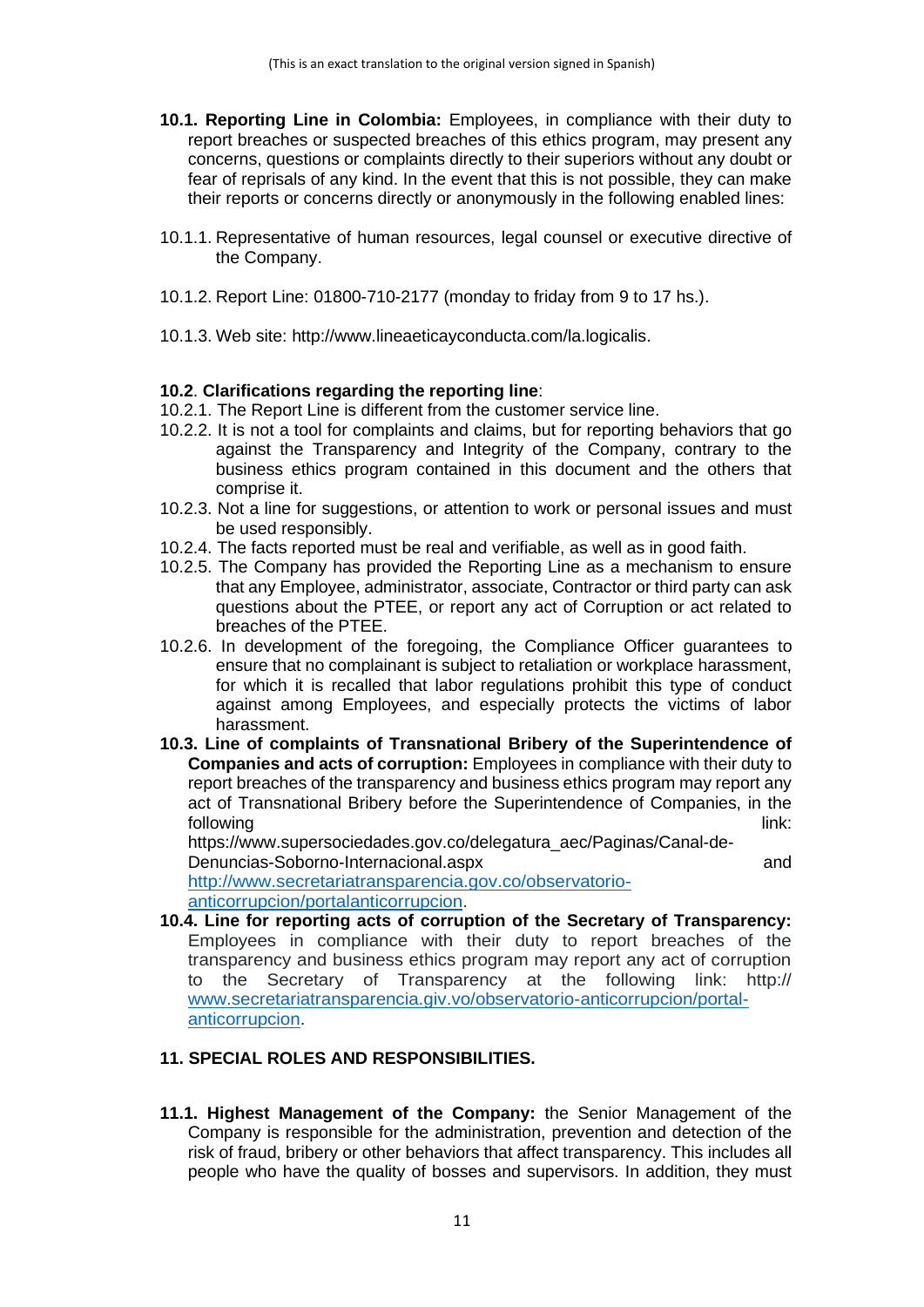promote through example a culture of transparency and integrity in which bribery, corruption and any other inappropriate act are considered unacceptable.

- <span id="page-11-0"></span>**11.2. Board of Directors:** Taking into account that the Company has a Board of Directors, it will be responsible for the following functions:
- 11.2.1. To issue and define the Compliance Policy.
- 11.2.2. To define the profile of the Compliance Officer in accordance with the Compliance Policy.
- 11.2.3. To appoint the Compliance Officer.
- 11.2.4. To approve the document that includes the Transparency and Business Ethics Program.
- 11.2.5. To commit with the prevention of C/BT Risks, so that the Company can perform its business in an ethical, transparent and honest manner.
- 11.2.6. To orovide the economic, human and technological resources required by the Compliance Officer to do his/her work.
- 11.2.7. To command, in coordination with the Ethics Committee of the Logicalis organization, the pertinent actions against the associates, who have management and administration functions of the Company, the Employees, and administrators, when anyone violates the provisions of the Transparency and Business Ethics Program.
- 11.2.8. To lead an adequate communication and pedagogy strategy to guarantee the effective dissemination and knowledge of the Compliance Policies and the PTEE to Employees, Associates, Contractors (according to the Risk Factors and Risk Matrix) and other identified interested parties.
- 11.2.9. To review the reports submitted by the Compliance Officer, leaving an express record in the respective minutes.
- 11.2.10. To command, in coordination with the Ethics Committee of the Logicalis organization, the pertinent actions against the members of Senior Management, when they violate the provisions of the Transparency and Business Ethics Program and the documents that are an integral part of it.
- <span id="page-11-1"></span>**11.3. Compliance Officer:** The Compliance Officer is responsible:
- 11.3.1. To submit, together with the legal representative of the Company, the Transparency and Business Ethics Program to the Board of Directors of the Company, for their approval, as well as the adjustments and/or updates.
- 11.3.2. To implement and articulate the transparency and business ethics program, being in charge of executing the entire investigation logistics operation and due process.
- 11.3.3. To manage the constant training and education of Employees in the prevention of bribery and the PTEE, at least once a year.
- 11.3.4. To coordinate and document investigative processes.
- 11.3.5. To submit to the Board of Directors at least once a year, a report about his/her performance, which includes an evaluation and analysis of the efficiency and effectiveness of the Transparency and Business Ethics Program, and if necessary, its proposal on improvements necessary to it.
- 11.3.6. To ensure the articulation of the Transparency and Business Ethics Program with the Compliance Policies adopted by Logicalis Organization and the Company's Board of Directors.
- 11.3.7. To ensure effective, efficient and timely compliance with the Transparency and Business Ethics Program.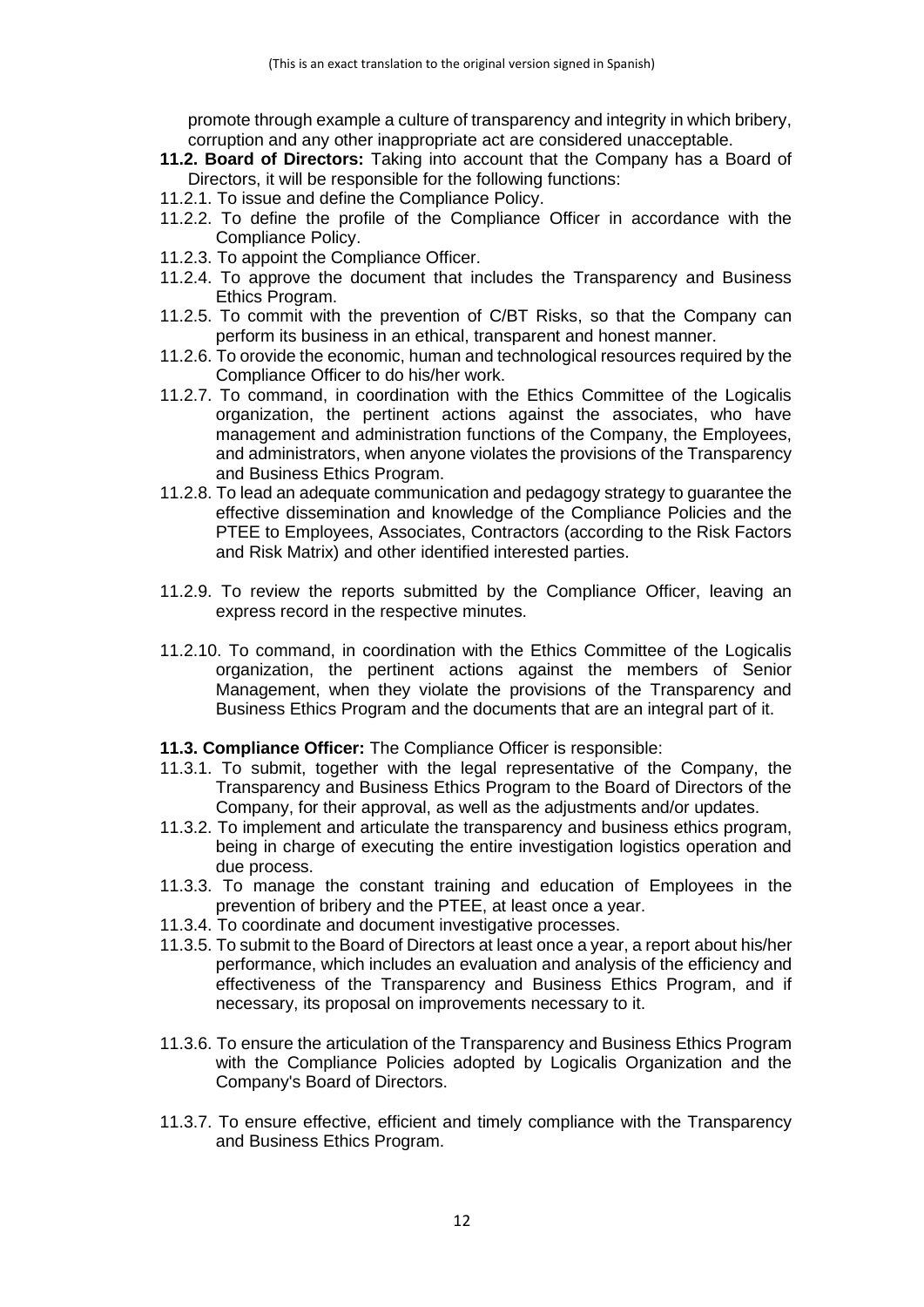- 11.3.8. To implement a Risk Matrix and update it in accordance with the needs of the Company, its risk factors identified in this document and the others specified in the Company's Risk Matrix, the materiality of the C/BT Risk and the Compliance policy adopted by the Logicalis Organization and the Company's Board of Directors.
- 11.3.9. To define, adopt and monitor actions and tools for the detection of C/BT Risk, in accordance with the Compliance Policy to prevent C/BT Risk and the Risk Matrix.
- 11.3.10. To guarantee the Reporting Line Channel mentioned in number 10 of this document.
- 11.3.11. To establish internal investigation procedures in the Company to detect breaches of the Transparency and Business Ethics Program and acts of Corruption.
- 11.3.12. To ensure the proper archiving of documentary supports and other information related to the management and prevention of C/ST Risk
- 11.3.13. To design the methodologies for classification, identification, measurement and control of Risk C/BT.
- 11.3.14. To implement the evaluation of compliance with the Transparency and Business Ethics Program and C/BT Risk in coordination with the Legal and Compliance area of Latin America and LATAM.
- 11.3.15. To inform Company administrators when any employee commits a violation related to the business ethics program.
- 11.3.16. To assess or lead bribery and corruption risk assessment activities on a regular basis, at least once a year.
- 11.3.17. To register the results of the risk assessment they implement.
- 11.3.18. To coordinate training for Employees on the business ethics program.
- 11.3.19. To perform audit and due diligence activities aimed at verifying compliance and effectiveness of the Transparency and Business Ethics Program.
- 11.3.20. To implement manage surveys of Employees and Contractors, in order to verify the effectiveness of the Business Ethics Program.
- 11.3.21. To adopt the necessary measures to ensure the confidentiality of the reports received through the Reporting Line.
- 11.3.22. To coordinate the translation of the documents that contain the Compliance Policy and the PTEE of the Company, into the official languages of the countries where the Company has Business or International Transactions or develops activities through Subordinate Companies, Contractors, branches or other establishments.
- 11.3.23. Keep up to date with legislative and regulatory changes that may have consequences regarding the Compliance Policies and the Company's PTEE.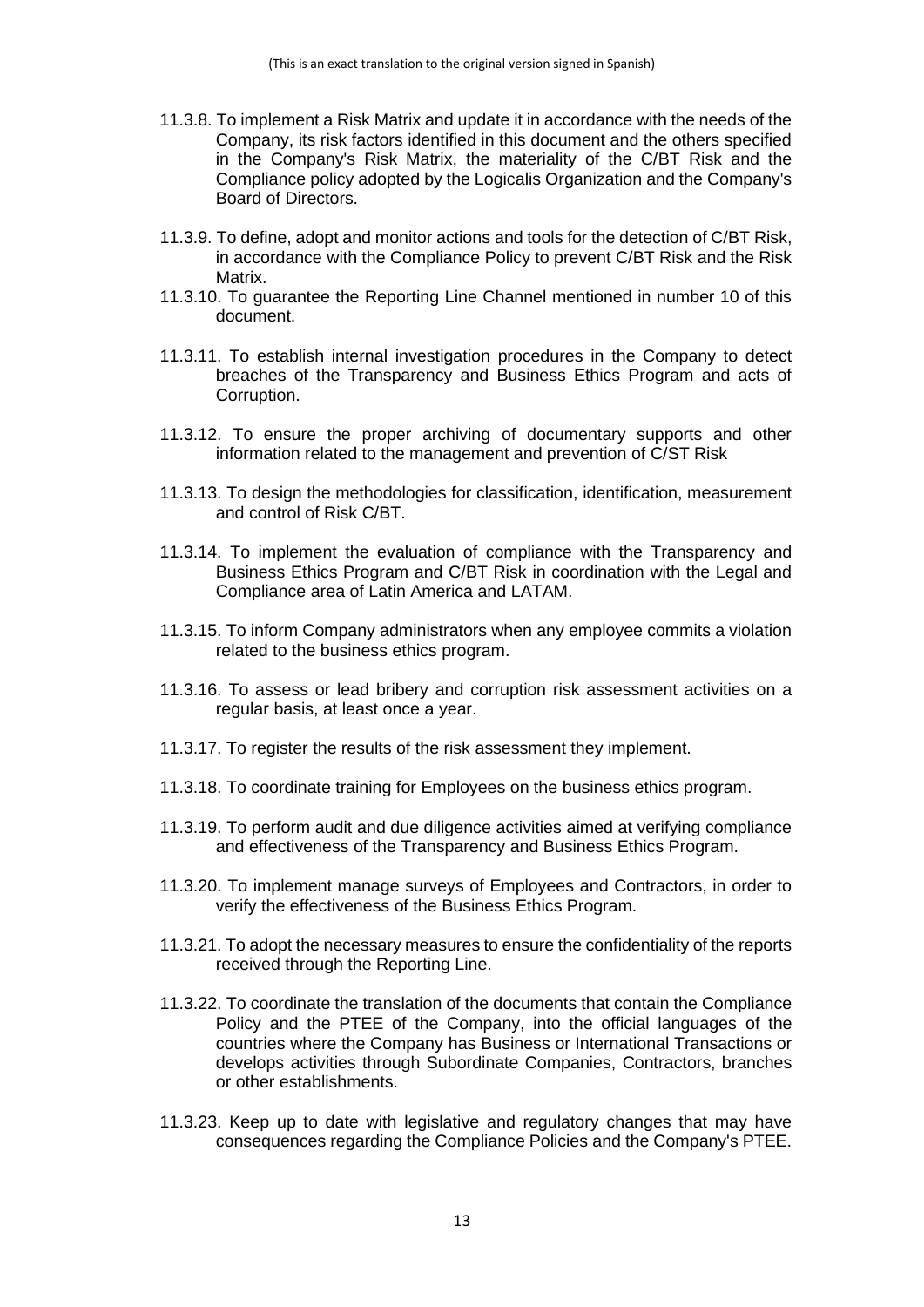11.3.24. Disseminate the possible sanctions in which people who are immersed in acts of Corruption and Transnational Bribery will be involved.

<span id="page-13-0"></span>**11.4. Legal Representative:** The legal representative is responsible for:

- 11.4.1. To submit jointly with the Compliance Officer, the Transparency and Business Ethics Program to the Company's Board of Directors, for its approval.
- 11.4.2. To ensure that the Transparency and Business Ethics Program is aligned with the Compliance Policies that are adopted by the Company's Senior Management.
- 11.4.3. To support the Compliance Officer in an effective, efficient and timely manner in terms of the design, direction, supervision and monitoring of the Transparency and Business Ethics Program.
- 11.4.4. To ensure that all activities resulting from the development of the Transparency and Business Ethics Program are duly documented, that said information meets criteria of integrity, reliability, availability, compliance, effectiveness, efficiency and confidentiality, and that the supporting documentation is archived in accordance with Law 962 of 2005 (or the regulation that modifies or replaces it).
- <span id="page-13-1"></span>**11.5. External Auditor:** The external auditor shall have the obligation to report any act of Corruption to the criminal, disciplinary and administrative authorities, as well as any other crime known to him in the performance of his duties, and pay special attention to alerts that give rise to suspicions. of acts related to possible acts of corruption. Additionally, it must assess and issue an opinion on the PTEE.
- <span id="page-13-2"></span>**11.6. Auditors:** The person(s) in charge of the audits or internal control of the Company will be in charge of including in their annual audit plan the verification of compliance and effectiveness of the Company's PTEE.
- <span id="page-13-3"></span>**11.7. Human Team:** all Company workers are responsible for and must ensure transparent management and compliance with the business ethics program in their respective areas and in the Company in general. Any worker who is aware of or suspects any of the forms of bribery must report it immediately to the Compliance Officer, the direct Manager or through the Report Line specified in number 7 of this document.

# <span id="page-13-4"></span>**12. REQUIREMENTS TO BE APPOINTED AS A COMPLIANCE OFFICER.**

The Board of Directors of the Company, as in charge of appointing the Compliance Officer, must verify that the person to be appointed in said position meets at least the following requirements:

- 12.1. Have the ability to make decisions to manage C/BT Risk and have direct communication with, and report directly to, the Board of Directors.
- 12.2. Have sufficient knowledge in matters of C/BT Risk management and understand the ordinary course of business of the Company.
- 12.3. Have the support of a human and technical work team, according to the C/BT Risk and the size of the Company.
- 12.4. Not belong to the administration, the corporate bodies or belong to the tax auditing body (act as a tax auditor or be linked to the tax auditing company that performs this function, if applicable) or who performs similar functions or acts in their stead in the company.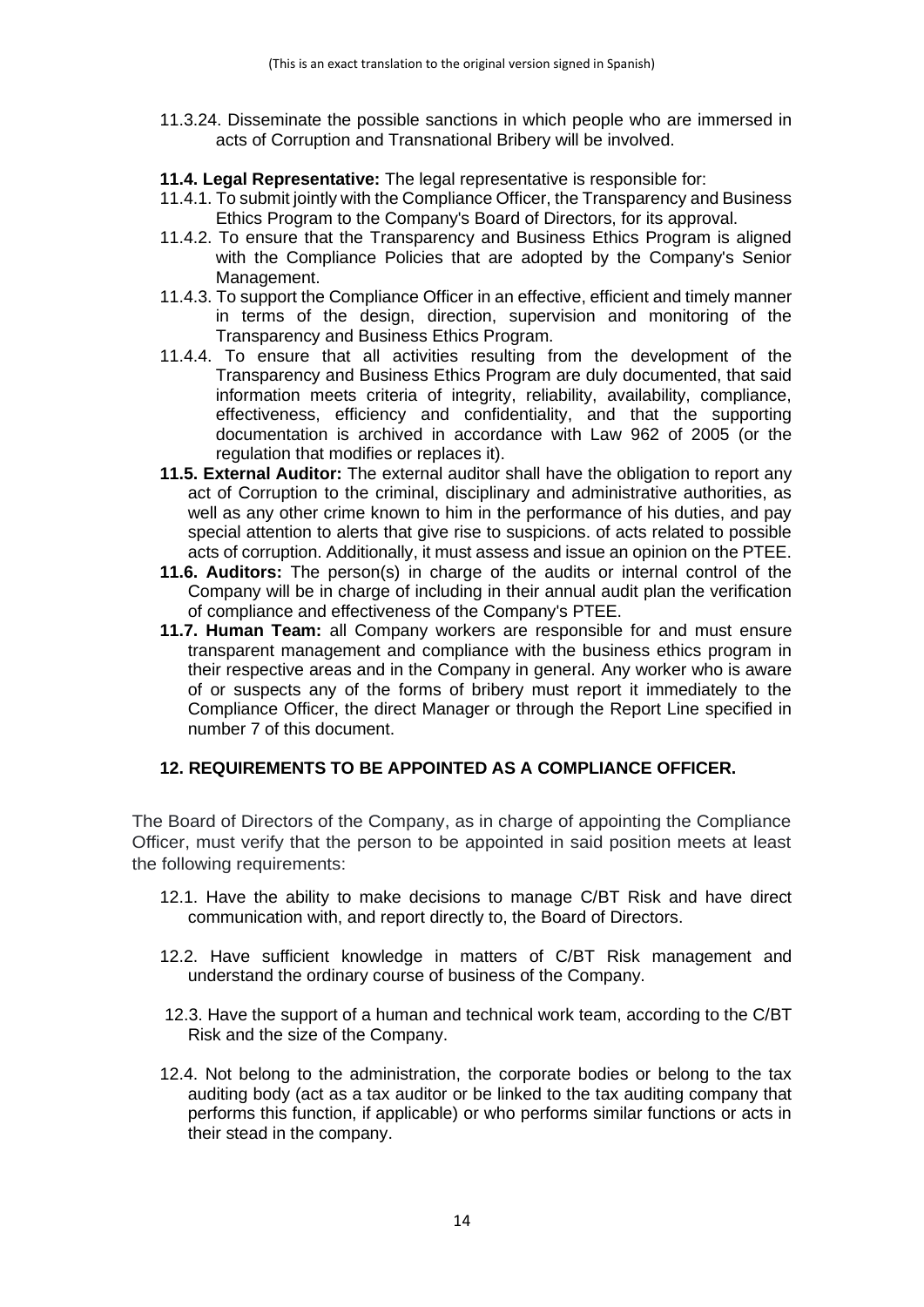- 12.5. When the Compliance Officer is not professionally linked to the Company, this natural person may or may not be linked to a legal entity.
- 12.6. Not act as Compliance Officer, main or substitute, in more than ten (10) Companies. To act as Compliance Officer of more than one Obliged Company, (a) the Compliance Officer must certify; and (b) the Board of Directors must verify that the Compliance Officer does not act as such in Companies that compete with each other.
- 12.7. When there is a business group or a declared control situation, the Compliance Officer of the parent or controlling company may be the same person for all the companies that make up the group or conglomerate, regardless of the number of companies that make it up.
- 12.8. Be domiciled in Colombia.

# <span id="page-14-0"></span>**13. SANCTIONS FOR BREACH OF ETHICAL DUTIES.**

- **13.1.** Employees: when the breach comes from Employees linked to the Company, they must proceed in accordance with the legal labor regulations and the internal work regulations of the Company, and the employment contract may be terminated.
- **13.2.** Contractors: when the breach comes from Contractors and/or persons linked to the company by non-labor contracts, the corresponding contract termination clauses or sanctions provided for in the respective contract or agreement must be executed, as appropriate.
- **13.3.** Government authorities: when the breach comes from or is related to government authorities, you must proceed to make the respective complaint before the competent control entities.
- **13.4.** External Auditor and administrators: Failure to comply with the provisions regarding C/BT will lead to the imposition of administrative sanctions on the statutory auditor or administrators in accordance with the provisions of number 7 of the External Circular External Circular 100-000011 of 2021 of the Superintendency of Companies.
- **13.5.** Company: In the event that the Company or its Parent Company is involved in acts of C/BS, the Company will be exposed to the imposition of the sanctions established in number 7 of the External Circular External Circular 100-000011 of 2021 of the Superintendency of Companies, and article 21 of Law 2195 of 2022, without prejudice to the criminal sanctions that may apply.
- **13.6.** The aforementioned sanctions will always be applied in strict compliance with due process, with the supervision of the legal area and human resources of the Company, and strict compliance with labor regulations in the case of Employees.

## <span id="page-14-1"></span>**14. DUE DILIGENCE.**

The Due Diligence process must be developed by Employees or third parties specialized in these tasks, and must be confirmed in writing, so that it is easily accessible and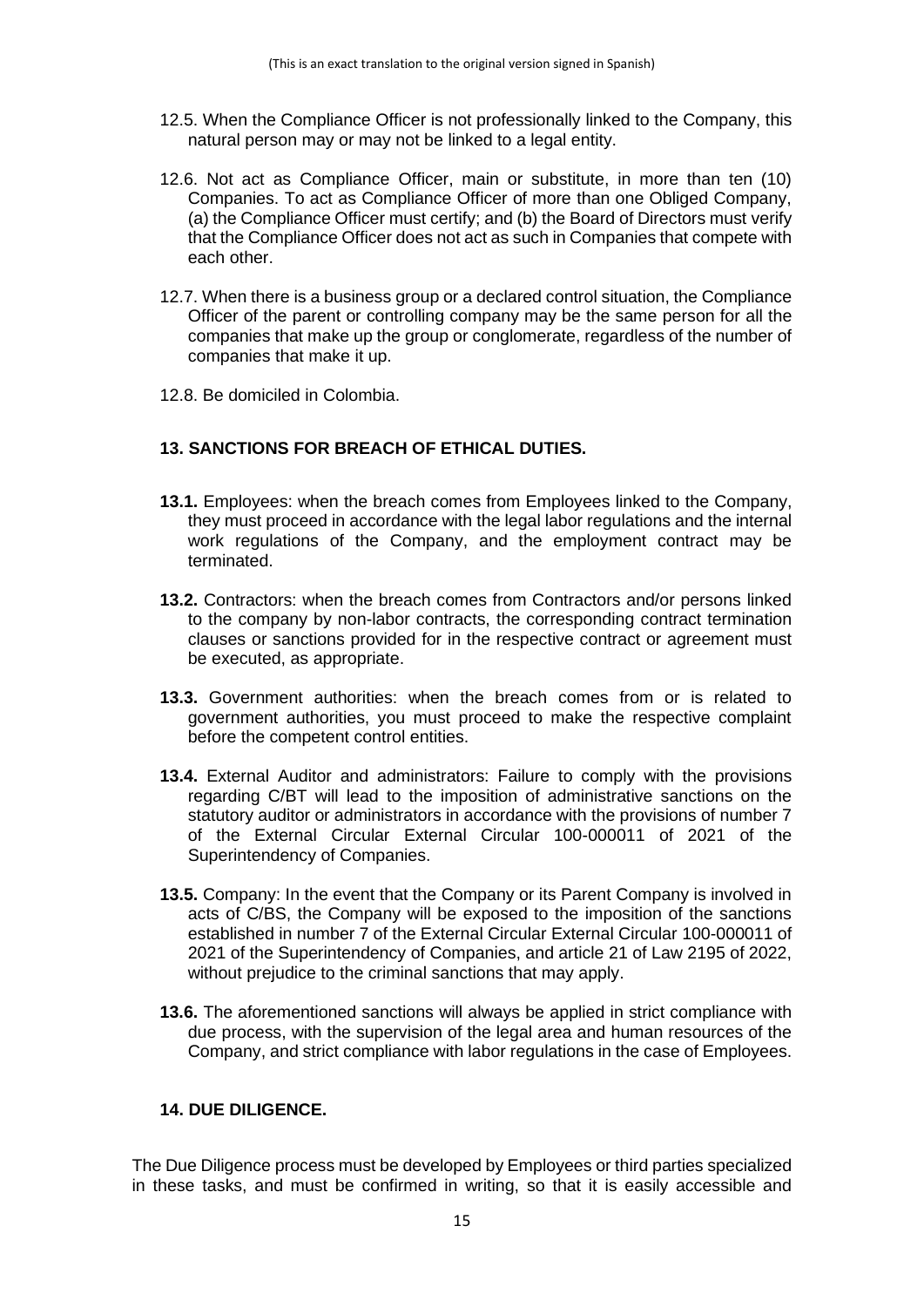understood by the Compliance Officer. This will focus exclusively on the identification and evaluation of Corruption and Transnational Bribery Risks through the adequate review of the qualities, reputation and relationship with third parties of the existing and potential Contractors of the Company.

The persons in charge of the Due Diligence must take into account the warning signs in order to identify when the payment of remuneration to a contractor may hide indirect payments of bribes or gifts to national or foreign public servants, specified in the Annex 1 of the Company's Anti-Bribery Policy and those established in the following number.

Additionally, in the development of the Due Diligence, the market prices charged by other companies, third parties or Contractors must be taken into account, as an element of judgment to determine if the payment to a Contractor is very high, the foregoing in order to determine cases where there is a greater probability that indirect payments of bribes to Foreign Public Servants are being concealed or that corresponds to the greater value that is recognized to a Contractor for its intermediation work in a Bribery operation.

In the context of merger operations, purchase of assets, shares, quotas or interest parties or any other business restructuring procedure, in which the Company participates as a possible acquirer, the enhanced Due Diligence must be aimed at identifying liabilities and contingencies related to possible acts of Bribery.

For the development of Due Diligence, the contracts or agreements entered into with third parties must include the possibility that the Company may implement, with the consent of the contractor or third party, Due Diligence procedures aimed at determining whether they are foreign public officials, and the way in which third parties or Contractors comply with the Bribery prevention obligations, for which they undertake to submit all the information necessary for this purpose. In this sense, the Employees in charge of the Due Diligence must request all the necessary information to fulfill its purpose, without prejudice to the other requests that are required by SAGRILAFT.

## <span id="page-15-0"></span>**15. WARNING SIGNS.**

In consideration of the Risks of Corruption and Transnational Bribery identified for the Company, the warning signs specified in Annex 1 of the Company's Anti-Bribery Policy in the Due Diligence processes and the following listed below must be taken into account. following, according to the type of analysis being performed:

- <span id="page-15-1"></span>**15.1. Analysis of accounting records, operations or financial statements**. In the development of this analysis, the following will be C/BT risk alert signals:
	- (i) Invoices that are suspicious to be false or do not reflect the reality of a transaction or are inflated and contain excessive discounts or refunds.
	- (ii) Operations abroad whose contractual terms are highly sophisticated and therefore are not easily understood even by people who are familiar with the market in which the Company is immersed.
	- (iii) Transfer of funds to countries considered as tax heavens.
	- (iv) Operations that do not have a logical, economic or practical explanation.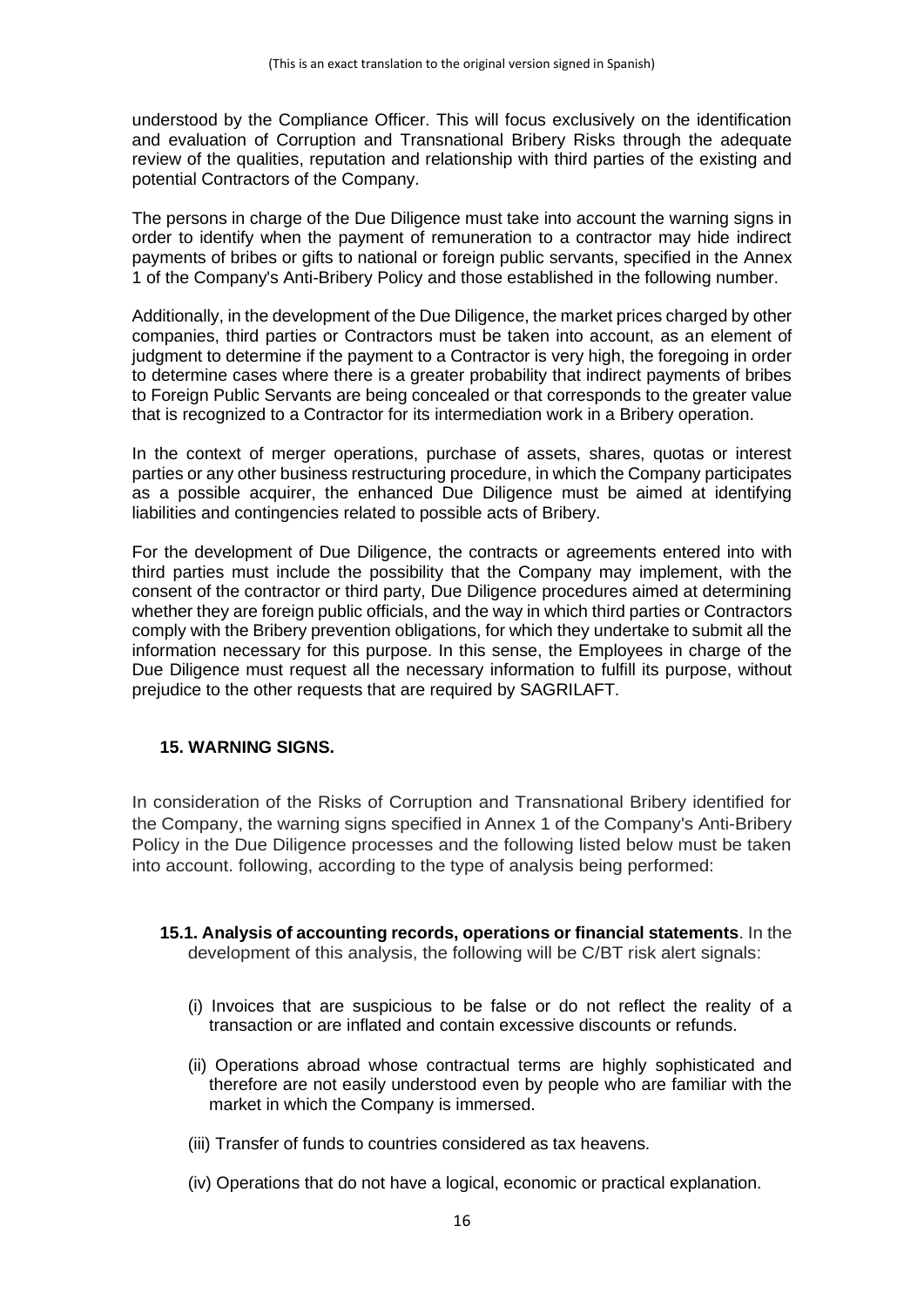- (v) Operations outside the ordinary course of business.
- (vi) Operations in which the identity of the parties or the origin of the funds is not clear.
- (vii) Assets or rights, included in the financial statements, that do not have a real value or that do not exist.
- <span id="page-16-0"></span>**15.2. Analysis of the corporate structure or corporate purpose.** In the development of this analysis, the following will be C/BT risk alert signals:
	- (i) Complex or international legal structures without apparent commercial, legal or fiscal benefits or owning and controlling a legal entity without a commercial objective, particularly if it is located abroad.
	- (ii) Legal entities with structures in which there are national trusts or foreign trusts, or non-profit foundations.
	- (iii) Legal entities with structures of "off shore entities" or "off shore bank accounts".
	- (iv) Non-operating companies under the terms of Law 1955 of 2019 or that due to the development of business may be considered as "paper" entities, that is, that reasonably do not fulfill any commercial purpose.
	- (v) Companies declared as fictitious suppliers by the DIAN.
	- (vi) Legal entities where the Final Beneficiary is not identified.
- <span id="page-16-1"></span>**15.3. Analysis of transactions or contracts.** In the development of this analysis, the following will be C/BT risk alert signals:
	- (i) Frequently request the support of consulting contracts, intermediation and the use of joint ventures.
	- (ii) Contracts with Contractors or public entities that give the appearance of legality that do not reflect precise contractual duties and obligations.
	- (iii) Contracts with Contractors that provide services to a unique customer.
	- (iv) Unusual earns or losses in contracts with Contractors or public entities or significant changes without commercial justification.
	- (v) Contracts that contain variable remunerations that are not reasonable or that contain payments in cash, in virtual assets or in kind.
	- (vi) Payments to PEPs or people close to PEPs.
	- (vii) Payments to related parties (Associates, Employees, Subordinate Companies, branches, among others) without apparent justification.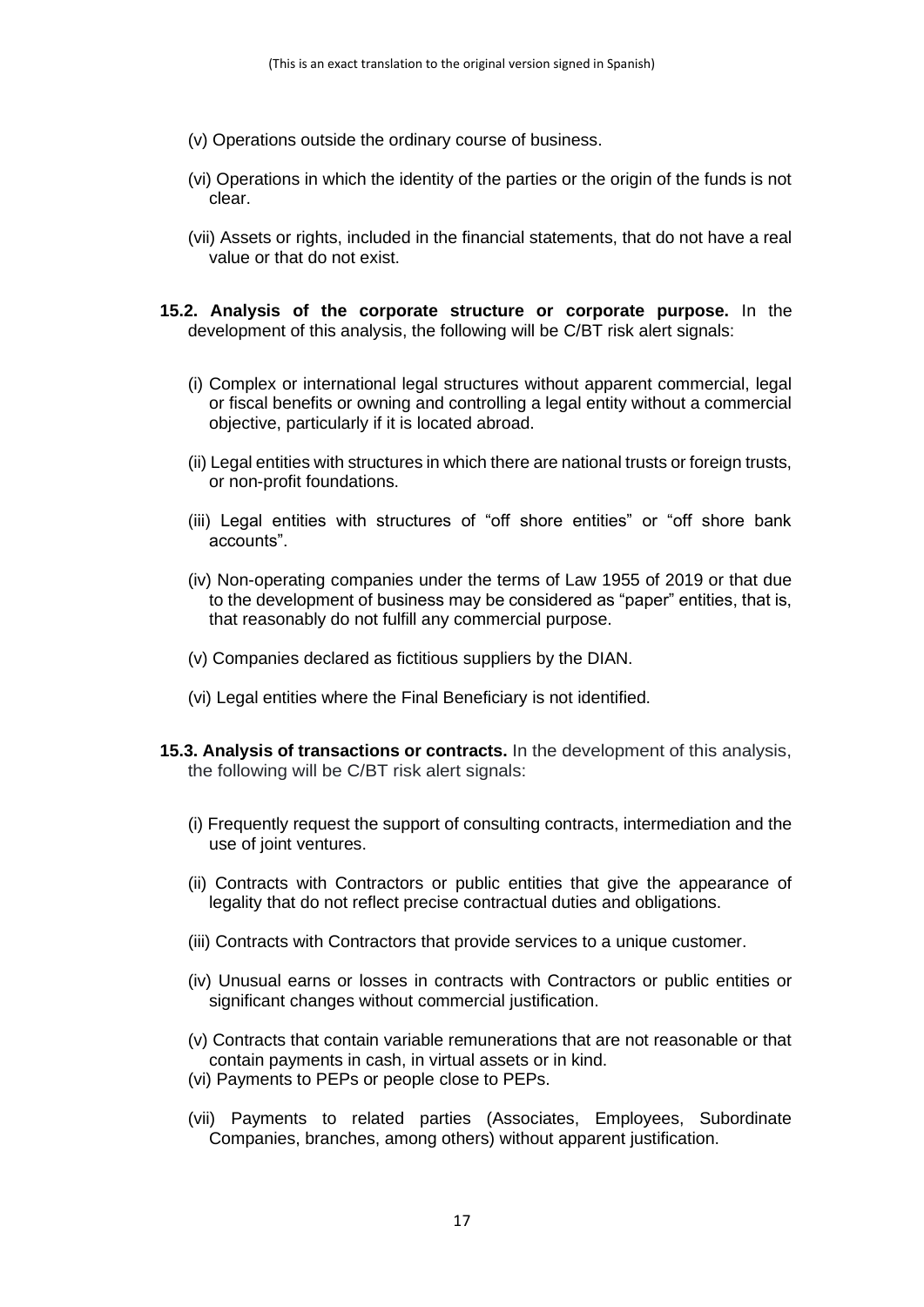# <span id="page-17-0"></span>**16. TRAINING**

The Company will implement presencial and virtual PTEE training, through diverse methods defined by the Compliance Officer in coordination with the regional Legal and Compliance area at the Latin American and LATAM level, which will be aimed at generating awareness of C/BT risks to which the Company is exposed in the development of its corporate purpose, and will be subject to updating depending on the change in the risks of corruption to which the Company is exposed, being the responsibility of the Compliance Officer to ensure that these are implemented on a regular basis at least once per year.

#### <span id="page-17-1"></span>**17. ARCHIVE AND PRESERVATION OF INTERNATIONAL BUSINESS AND TRANSACTION DOCUMENTS**

The Employees and areas of the Company in charge of the negotiation and signing of contracts related to international business or transactions must send the signed contracts to the Compliance Officer for their archive and control, as well as keeping the Compliance Officer informed about the location and file documents related to these type of transactions.

## **18. PUBLICITY OR DISCLOSURE OBLIGATIONS.**

<span id="page-17-2"></span>This document, which is a complement of the Code of Conduct, Anti-Bribery Policy and other documents of the Company's organization, set forth herein, may be consulted on the Company's website. Any employee, contractor or third party may access it, and training will be implemented for its knowledge and implementation in the Republic of Colombia.

Regarding the disclosure and communication strategy of the PTEE, this may be implemented through various mechanisms, such as through the publication on the company's website and digital dissemination of the documents that constitute the PTEE.

The Compliance Officer will be responsible for coordinating the translation of the documents containing the Compliance Policy and the PTEE of the Company, into the official languages of the countries where the Company conducts Business or International Transactions or conducts activities through Subordinate Companies, Contractors, branches or other establishments.

| <b>DATE</b>  | <b>DOCUMENT</b>                                                                                                                                                                                                                                                                                     |
|--------------|-----------------------------------------------------------------------------------------------------------------------------------------------------------------------------------------------------------------------------------------------------------------------------------------------------|
| [29/03/2021] | "Addition of the compliance policies and the<br>transparency and business ethics program of Logicalis<br>Colombia S.A.S. under Colombian regulation"; in<br>compliance with External Circular 100-000011 of 2016                                                                                    |
| [31/01/2022] | Update "Addition of compliance policies and to the<br>transparency and business ethics program of Logicalis<br>Colombia S.A.S. under the Colombian regulation of the<br>PTEE and compliance policies of Logicalis Colombia<br>S.A.S."; in compliance with External Circular 100-<br>000011 of 2021. |

# <span id="page-17-3"></span>**19. CHANGE TRACKING CONTROL**